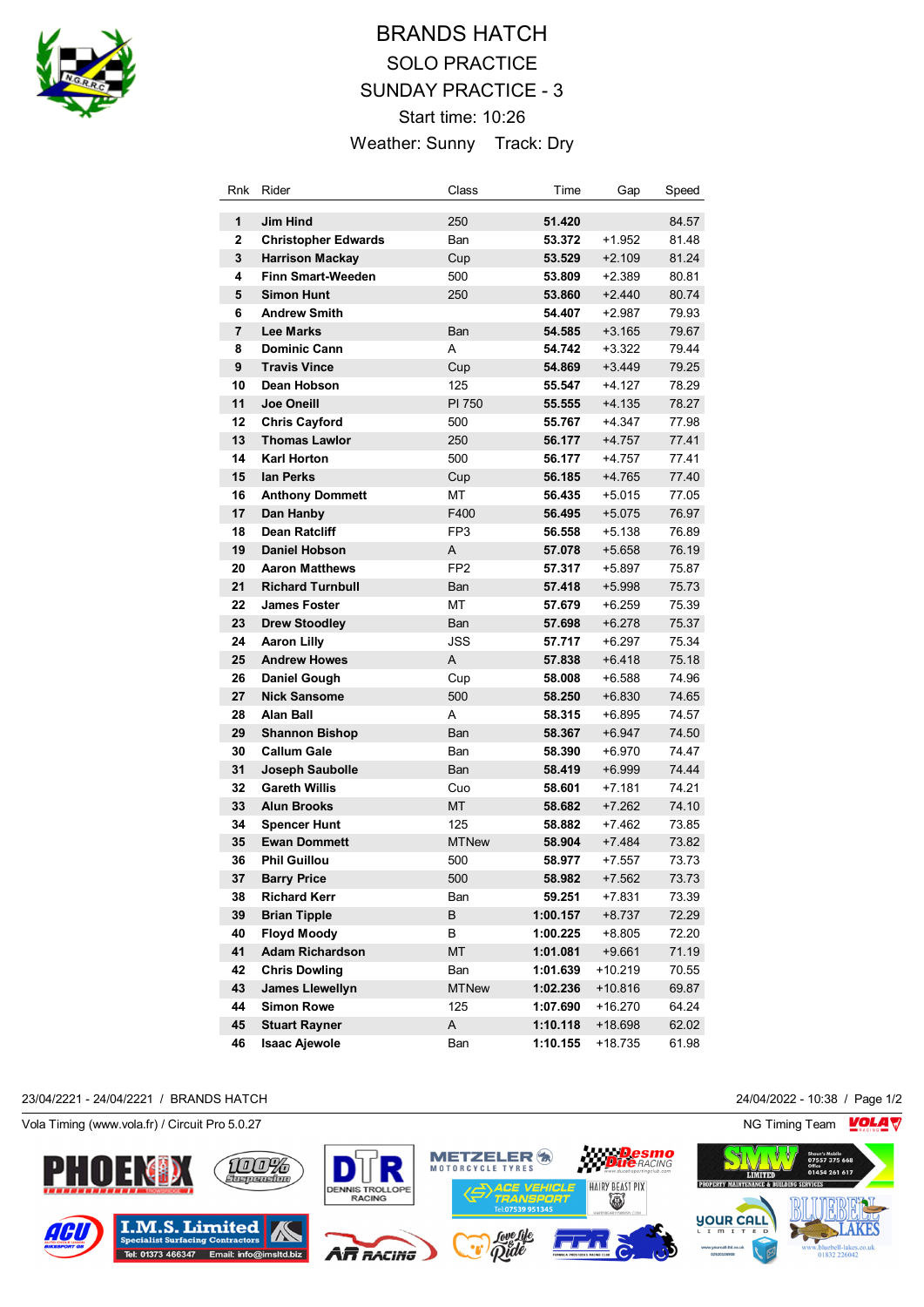BRANDS HATCH SOLO PRACTICE SUNDAY PRACTICE - 3 Start time: 10:26 Weather: Sunny Track: Dry

> **IF YOU ARE ONLY IDENTIFIED BY YOUR TRANSPONDER NUMBER - PLEASE SEE DENISE IN THE RACE OFFICE**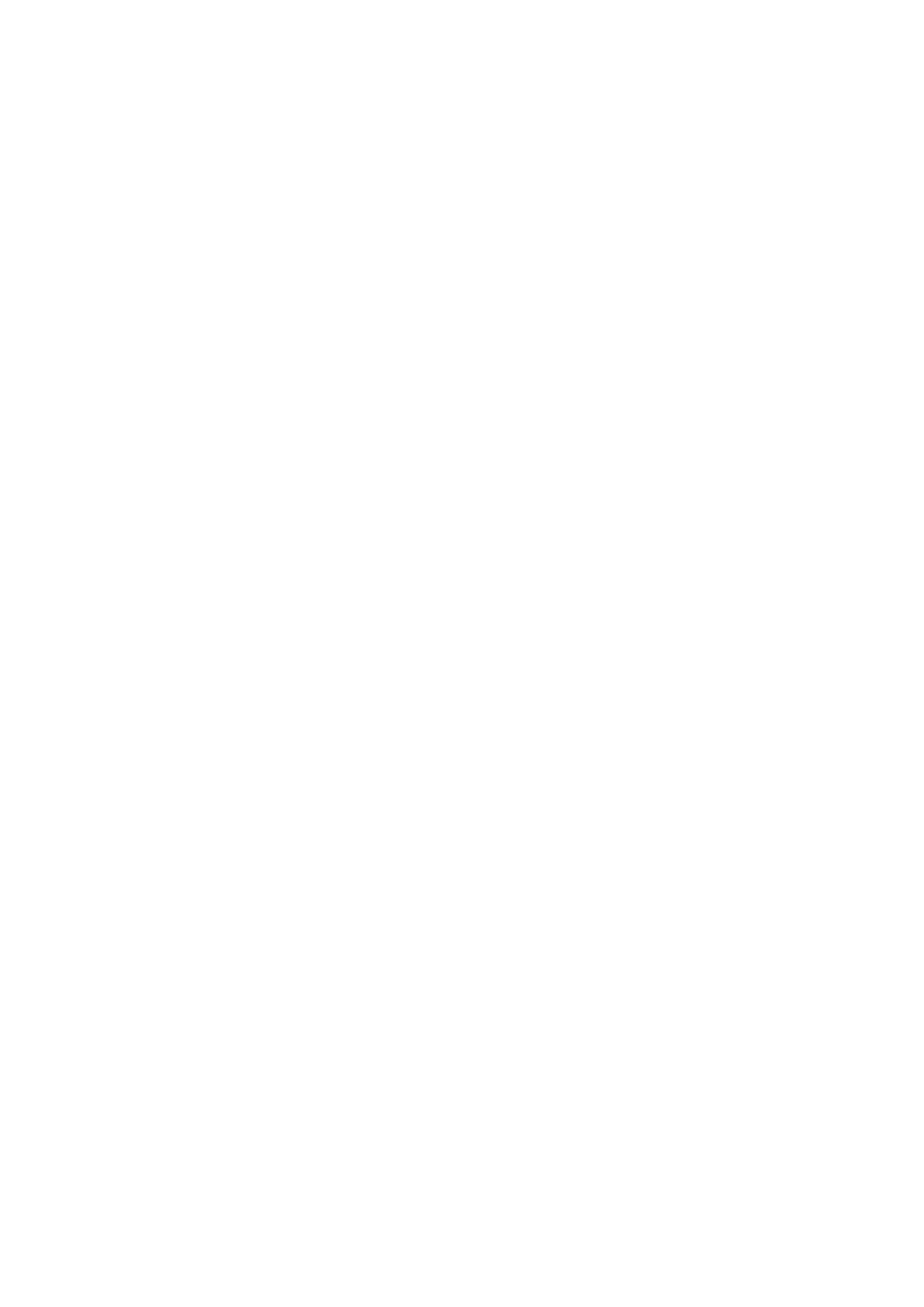| Lap | Time          |
|-----|---------------|
|     |               |
| 7   | 1:01.350      |
| 8   | 1:00.744      |
| 9   | 1:00.157      |
| 10  | 1:00.510      |
|     | <b>FINISH</b> |

## Callum Gale

|   | <b>START</b>  |
|---|---------------|
| 1 |               |
| 2 | 1:00.066      |
| 3 | 58.577        |
| 4 | 58.390        |
| 5 | 58.625        |
| 6 | 1:00.177      |
|   | <b>FINISH</b> |

### Chris Cayford

|                | <b>START</b>  |
|----------------|---------------|
| 1              |               |
| 2              | 1:00.348      |
| 3              | 57.632        |
| 4              | 57.730        |
| 5              | 57.325        |
| 6              | 58.216        |
| $\overline{7}$ | 56.121        |
| 8              | 57.133        |
| 9              | 55.767        |
|                | <b>FINISH</b> |

### Chris Dowling

|                | <b>START</b>  |
|----------------|---------------|
| 1              |               |
| 2              | 1:05.234      |
| 3              | 1:03.876      |
| 4              | 1:01.966      |
| 5              | 1:02.928      |
| 6              | 1:01.639      |
| $\overline{7}$ | 1:03.765      |
| 8              | 1:02.946      |
| 9              | 1:02.546      |
|                | <b>FINISH</b> |
| 10             | 1:03.270      |

### Christopher Edwards



|  | / BRANDS HATCH<br>23/04/2221 - 24/04/2221 / | 24/04/2022 - 10:39 / Page 2/5 |
|--|---------------------------------------------|-------------------------------|
|--|---------------------------------------------|-------------------------------|

| Lap            | Time          |
|----------------|---------------|
|                |               |
| 3              | 53.967        |
| 4              | 55.160        |
| 5              | 54.639        |
| 6              | 53.877        |
| $\overline{7}$ | 54.476        |
| 8              | 55.320        |
| 9              | 53.985        |
| 10             | 54 492        |
| 11             | 53.372        |
|                | <b>FINISH</b> |
|                |               |

## Dan Hanby

|                | <b>START</b>  |
|----------------|---------------|
| 1              |               |
| 2              | 1:02.950      |
| 3              | 1:00.178      |
| 4              | 57.848        |
| 5              | 58.515        |
| 6              | 57 985        |
| $\overline{7}$ | 57.309        |
| 8              | 56.736        |
| 9              | 56.495        |
| 10             | 56.857        |
|                | <b>FINISH</b> |
|                |               |

## Daniel Gough

|                | <b>START</b> |  |
|----------------|--------------|--|
| 1              |              |  |
| 2              | 1:00.002     |  |
| 3              | 59.388       |  |
| 4              | 59.013       |  |
| 5              | 59.176       |  |
| 6              | 58.888       |  |
| $\overline{7}$ | 58.560       |  |
| 8              | 58.071       |  |
| 9              | 59.495       |  |
| 10             | 58.008       |  |
| <b>FINISH</b>  |              |  |

## Daniel Hobson **START 1:02.200 1:00.753 1:00.222 58.786** 59.306 59.370

 **57.078** 58.344

| Lap | Time          |
|-----|---------------|
| 10  |               |
|     | 57.228        |
|     | <b>FINISH</b> |

### Dean Hobson

|                | <b>START</b>  |
|----------------|---------------|
| 1              |               |
| 2              | 57.141        |
| 3              | 56.679        |
| 4              | 56.945        |
| 5              | 56.937        |
| 6              | 57 115        |
| $\overline{7}$ | 56.727        |
| 8              | 56.667        |
| 9              | 57.789        |
| 10             | 55.547        |
| 11             | 56.710        |
|                | <b>FINISH</b> |

## Dean Ratcliff

|   | <b>START</b>  |
|---|---------------|
| 1 |               |
| 2 | 59.454        |
| 3 | 57.796        |
| 4 | 56.829        |
| 5 | 56.558        |
| 6 | 57.490        |
|   | <b>FINISH</b> |

| Dominic Cann   |               |
|----------------|---------------|
|                |               |
|                | <b>START</b>  |
| 1              |               |
| 2              | 58.282        |
| 3              | 56.571        |
| 4              | 55.392        |
| 5              | 57.209        |
| 6              | 55 764        |
| $\overline{7}$ | 55.090        |
| 8              | 55.338        |
| 9              | 55.399        |
| 10             | 55.611        |
| 11             | 54.742        |
|                | <b>FINISH</b> |
|                |               |

|   | Drew Stoodley |
|---|---------------|
|   |               |
|   | START         |
|   |               |
| 2 | 1:00.760      |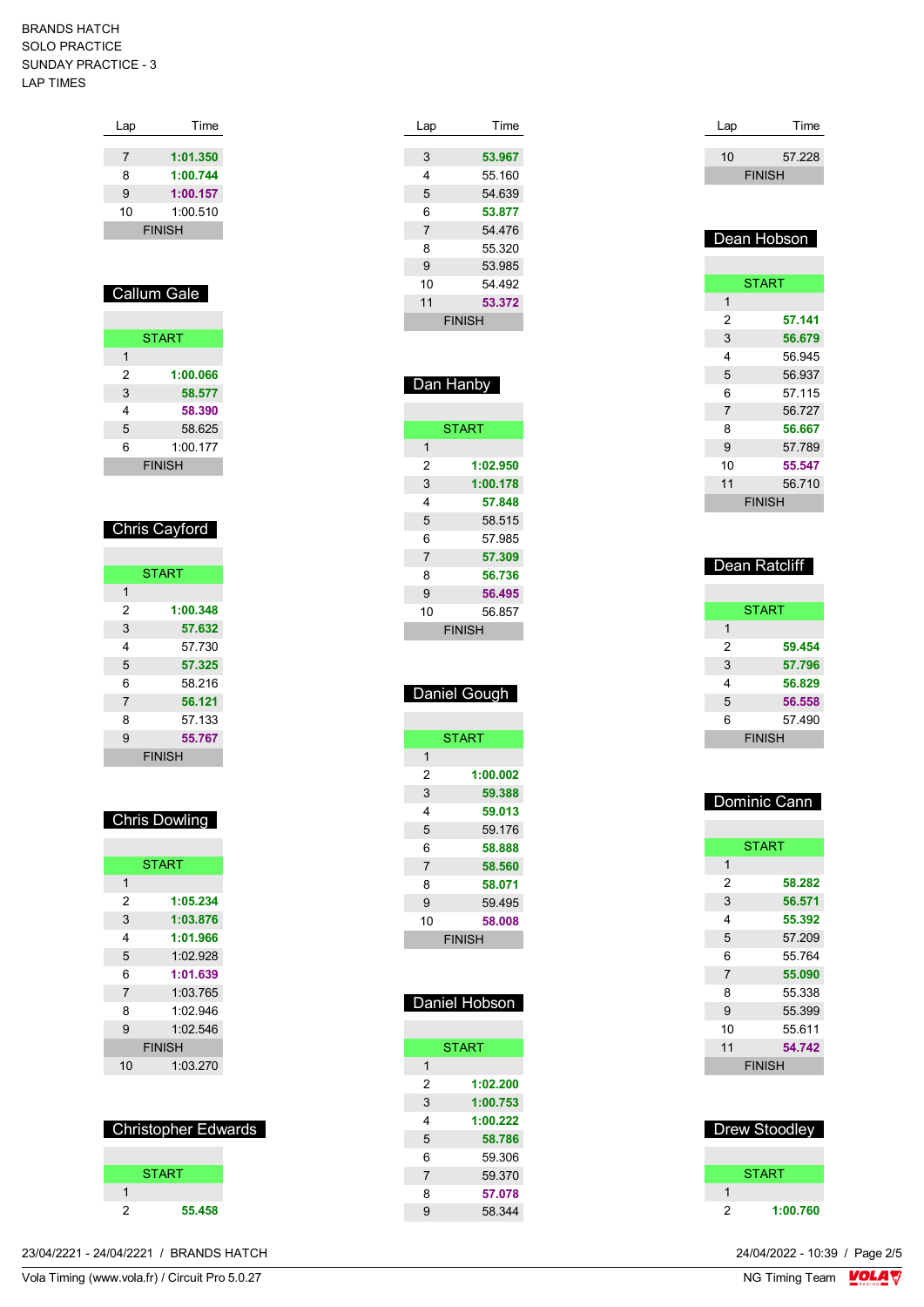| Lap            | Time          |
|----------------|---------------|
|                |               |
| 3              | 59.625        |
| 4              | 59.096        |
| 5              | 58.700        |
| 6              | 59.719        |
| $\overline{7}$ | 57.826        |
| 8              | 57.698        |
| 9              | 58.855        |
| 10             | 59.096        |
|                | <b>FINISH</b> |

## Ewan Dommett

|   | <b>START</b>  |
|---|---------------|
| 1 |               |
| 2 | 1:01.292      |
| 3 | 1:00.116      |
| 4 | 58.904        |
| 5 | 59.793        |
| 6 | 59.315        |
|   | <b>FINISH</b> |

#### Finn Smart-Weeden

|                | <b>START</b>  |
|----------------|---------------|
| 1              |               |
| 2              | 56.569        |
| 3              | 55.249        |
| 4              | 56 513        |
| 5              | 54.560        |
| 6              | 53.809        |
| $\overline{7}$ | 54.768        |
| 8              | 54 860        |
| 9              | 54.216        |
| 10             | 55.799        |
| 11             | 58.317        |
|                | <b>FINISH</b> |

## Floyd Moody

|                | <b>START</b>  |
|----------------|---------------|
| 1              |               |
| 2              | 1:02.096      |
| 3              | 1:01.543      |
| 4              | 1:02.059      |
| 5              | 1:01.600      |
| 6              | 1:02 370      |
| $\overline{7}$ | 1:01.983      |
| 8              | 1:00.658      |
| 9              | 1:00.225      |
| 10             | 1.00351       |
|                | <b>FINISH</b> |

| Lap | Time                 |  |
|-----|----------------------|--|
|     |                      |  |
|     | <b>Gareth Willis</b> |  |
|     | <b>START</b>         |  |
|     |                      |  |
| 1   |                      |  |
| 2   | 1:03.312             |  |
| 3   | 59.214               |  |
| 3   |                      |  |
| 4   |                      |  |
| 5   | 58.601               |  |
| 5   |                      |  |
|     | <b>FINISH</b>        |  |

| <b>Harrison Mackay</b> |              |  |
|------------------------|--------------|--|
|                        |              |  |
|                        | <b>START</b> |  |
| 1                      |              |  |
| 2                      | 56.481       |  |
| 3                      | 53.898       |  |
| 4                      | 55 213       |  |
| 5                      | 53.529       |  |
| 6                      | 53714        |  |
| $\overline{7}$         | 55.125       |  |
| 8                      | 54.394       |  |
| 9                      | 54.932       |  |
| 10                     | 54.821       |  |
| 11                     | 54.313       |  |
|                        | FINISH       |  |

| סחוס          |
|---------------|
|               |
| <b>START</b>  |
|               |
| 1:01.989      |
| 57.908        |
| 58.102        |
| 57.986        |
| 56.185        |
| <b>FINISH</b> |
|               |

Ian Perks

| Isaac Ajewole |                     |
|---------------|---------------------|
|               |                     |
|               | <b>START</b>        |
| 1             |                     |
| 2             | 1:13.005            |
| 3             | 1:13.336            |
| 4             | 1:10.155            |
|               | <b>FINISH</b>       |
|               |                     |
|               |                     |
|               | <b>James Foster</b> |

| Lap            | Time          |
|----------------|---------------|
|                |               |
|                | <b>START</b>  |
| 1              |               |
| $\overline{2}$ | 1:00.444      |
| 3              | 59.343        |
| 4              | 59.016        |
| 5              | 57.679        |
| 6              | 1:00.397      |
| 7              | 58.559        |
| 8              | 58.071        |
|                | <b>FINISH</b> |

### James Llewellyn

|                | <b>START</b>  |
|----------------|---------------|
| 1              |               |
| 2              | 1:03.927      |
| 3              | 1:03.628      |
| 4              | 1:02.451      |
| 5              | 1:02.407      |
| 6              | 1:03.212      |
| $\overline{7}$ | 1:02.884      |
| 8              | 1:03:142      |
| 9              | 1:02.236      |
|                | <b>FINISH</b> |
| 10             | 1:02.807      |
|                |               |

## Jim Hind

| <b>START</b>   |               |  |
|----------------|---------------|--|
| 1              |               |  |
| 2              | 57.147        |  |
| 3              | 56.100        |  |
| 4              | 53.804        |  |
| 5              | 54.083        |  |
| 6              | 54 076        |  |
| $\overline{7}$ | 51.801        |  |
| 8              | 52 214        |  |
| 9              | 53.108        |  |
| 10             | 52496         |  |
| 11             | 51.420        |  |
|                | <b>FINISH</b> |  |

| Joe Oneill |   |               |  |
|------------|---|---------------|--|
|            |   |               |  |
|            |   | <b>START</b>  |  |
|            | 1 |               |  |
|            | 2 | 57.877        |  |
|            | 3 | 55.647        |  |
|            | 4 | 55.555        |  |
|            | 5 | 57.595        |  |
|            | 5 |               |  |
|            |   | <b>FINISH</b> |  |

23/04/2221 - 24/04/2221 / BRANDS HATCH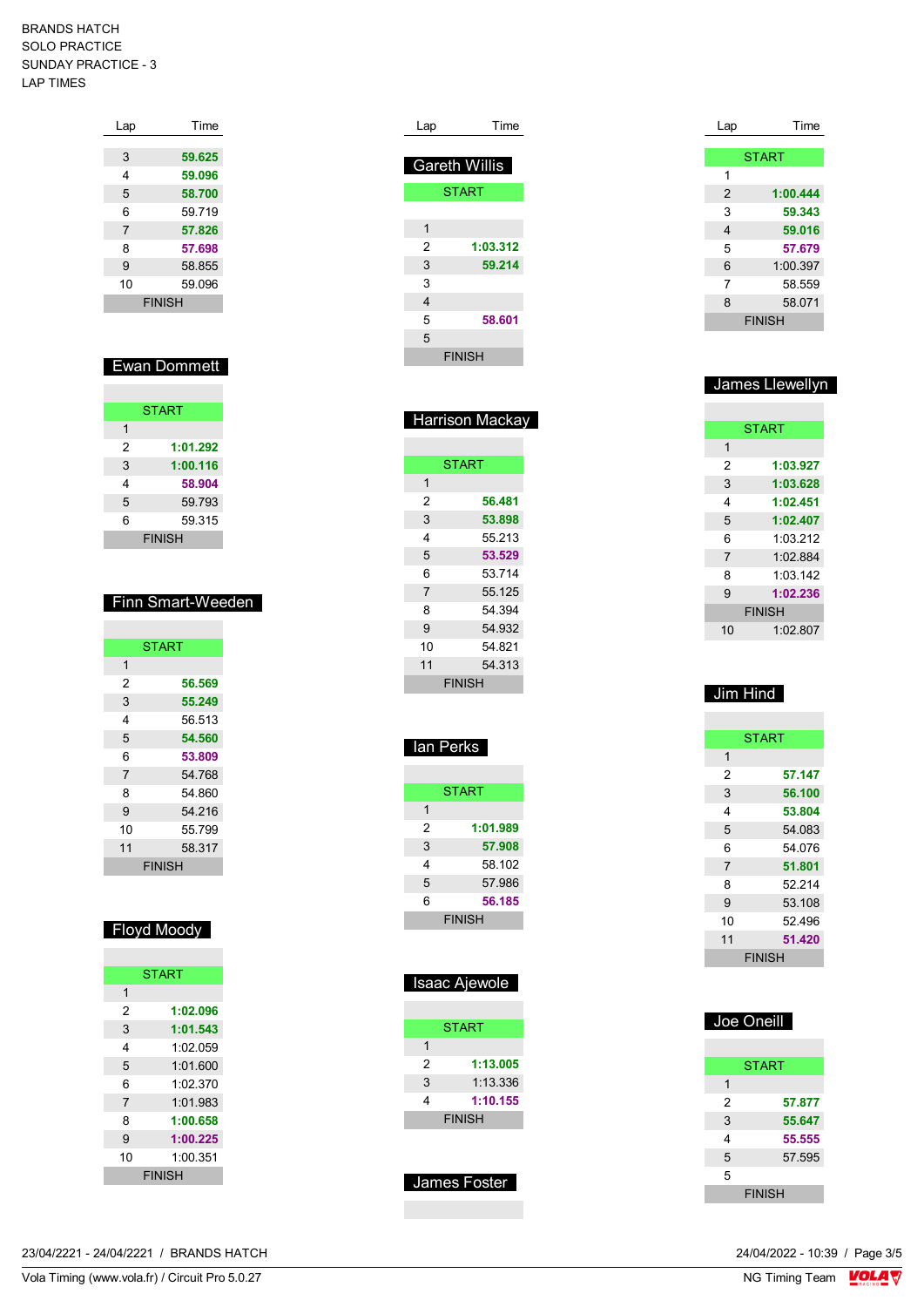| Lap           | Time            |
|---------------|-----------------|
|               |                 |
|               | Joseph Saubolle |
|               |                 |
|               | <b>START</b>    |
| 1             |                 |
| 2             | 1:00.673        |
| 3             | 1:00.669        |
| 4             | 59.556          |
| 5             | 59.228          |
| 6             | 59 795          |
| 7             | 58.793          |
| 8             | 58.474          |
| 9             | 59.389          |
| 10            | 58.419          |
| <b>FINISH</b> |                 |

### Karl Horton

|               | <b>START</b> |  |  |
|---------------|--------------|--|--|
| 1             |              |  |  |
| 2             | 1:01.361     |  |  |
| 3             | 1:01.440     |  |  |
| 4             | 58.318       |  |  |
| 5             | 57.528       |  |  |
| 6             | 57.497       |  |  |
| 7             | 57.368       |  |  |
| 8             | 56.793       |  |  |
| 9             | 56.498       |  |  |
| 10            | 56.177       |  |  |
| <b>FINISH</b> |              |  |  |
|               |              |  |  |

## Lee Marks

| <b>START</b> |               |
|--------------|---------------|
| 1            |               |
| 2            | 55.227        |
| 3            | 55.206        |
| 4            | 55.189        |
| 5            | 55.021        |
| 6            | 54.585        |
| 7            | 55.861        |
| 8            | 55.680        |
| 9            | 54.751        |
| 10           | 54 810        |
| 11           | 54.876        |
|              | <b>FINISH</b> |

| Michael McKerr |  |  |
|----------------|--|--|
| <b>START</b>   |  |  |
|                |  |  |
| <b>FINISH</b>  |  |  |

| Lap           | Time                |  |
|---------------|---------------------|--|
|               |                     |  |
|               | <b>Nick Sansome</b> |  |
|               |                     |  |
|               | <b>START</b>        |  |
| 1             |                     |  |
| 2             | 1:02.818            |  |
| 3             | 58.892              |  |
| 4             | 58.250              |  |
| 5             | 59 733              |  |
| <b>FINISH</b> |                     |  |

## Phil Guillou

|                | <b>START</b>  |
|----------------|---------------|
| 1              |               |
| $\overline{2}$ | 1:03.231      |
| 3              | 59.954        |
| 4              | 58.977        |
| 4              |               |
|                | <b>FINISH</b> |

| Richard Kerr |  |
|--------------|--|
|              |  |

|                | <b>START</b>  |
|----------------|---------------|
| 1              |               |
| 2              | 1:02.256      |
| 3              | 59.866        |
| 4              | 1:00.277      |
| 5              | 1:00.146      |
| 6              | 59.251        |
| $\overline{7}$ | 59.436        |
| 7              |               |
|                | <b>FINISH</b> |

| <b>Richard Turnbull</b> |              |  |
|-------------------------|--------------|--|
|                         |              |  |
|                         | <b>START</b> |  |
| 1                       |              |  |
| 2                       | 1:03.509     |  |
| 3                       | 1:01.815     |  |
| 4                       | 59.280       |  |
| 5                       | 58.392       |  |
| 6                       | 57.418       |  |
| $\overline{7}$          | 58.893       |  |
| 8                       | 58.913       |  |
| 9                       | 57.489       |  |
| 10                      | 58.108       |  |
|                         | FINISH       |  |

Shannon Bishop

| Lap | Time          |
|-----|---------------|
|     |               |
|     | <b>START</b>  |
| 1   |               |
| 2   | 1:00.875      |
| 3   | 1:00.656      |
| 4   | 1:00.889      |
| 5   | 59.664        |
| 6   | 59.935        |
| 7   | 59.660        |
| 8   | 59.482        |
| 9   | 58.367        |
| 10  | 58.639        |
|     | <b>FINISH</b> |

| Simon Hunt    |        |  |
|---------------|--------|--|
| <b>START</b>  |        |  |
|               |        |  |
| 1             |        |  |
| 2             | 58.776 |  |
| 3             | 56.747 |  |
| 4             | 56.659 |  |
| 5             | 55.704 |  |
| 6             | 56.977 |  |
| 7             | 53.860 |  |
| 8             | 54 271 |  |
| <b>FINISH</b> |        |  |

| <b>Simon Rowe</b> |               |  |
|-------------------|---------------|--|
| <b>START</b>      |               |  |
|                   |               |  |
| 1                 |               |  |
| 2                 | 1:07.690      |  |
| 2                 |               |  |
|                   | <b>FINISH</b> |  |

| <b>Spencer Hunt</b> |               |  |
|---------------------|---------------|--|
| <b>START</b>        |               |  |
|                     |               |  |
| 1                   |               |  |
| 2                   | 1:03.207      |  |
| 3                   | 1:02.627      |  |
| 4                   | 1.02787       |  |
| 5                   | 1:01.644      |  |
| 6                   | 1:01.064      |  |
| $\overline{7}$      | 1:00.876      |  |
| 8                   | 59.797        |  |
| 9                   | 58.882        |  |
|                     | <b>FINISH</b> |  |
| 10                  | 58.917        |  |

## Stuart Rayner